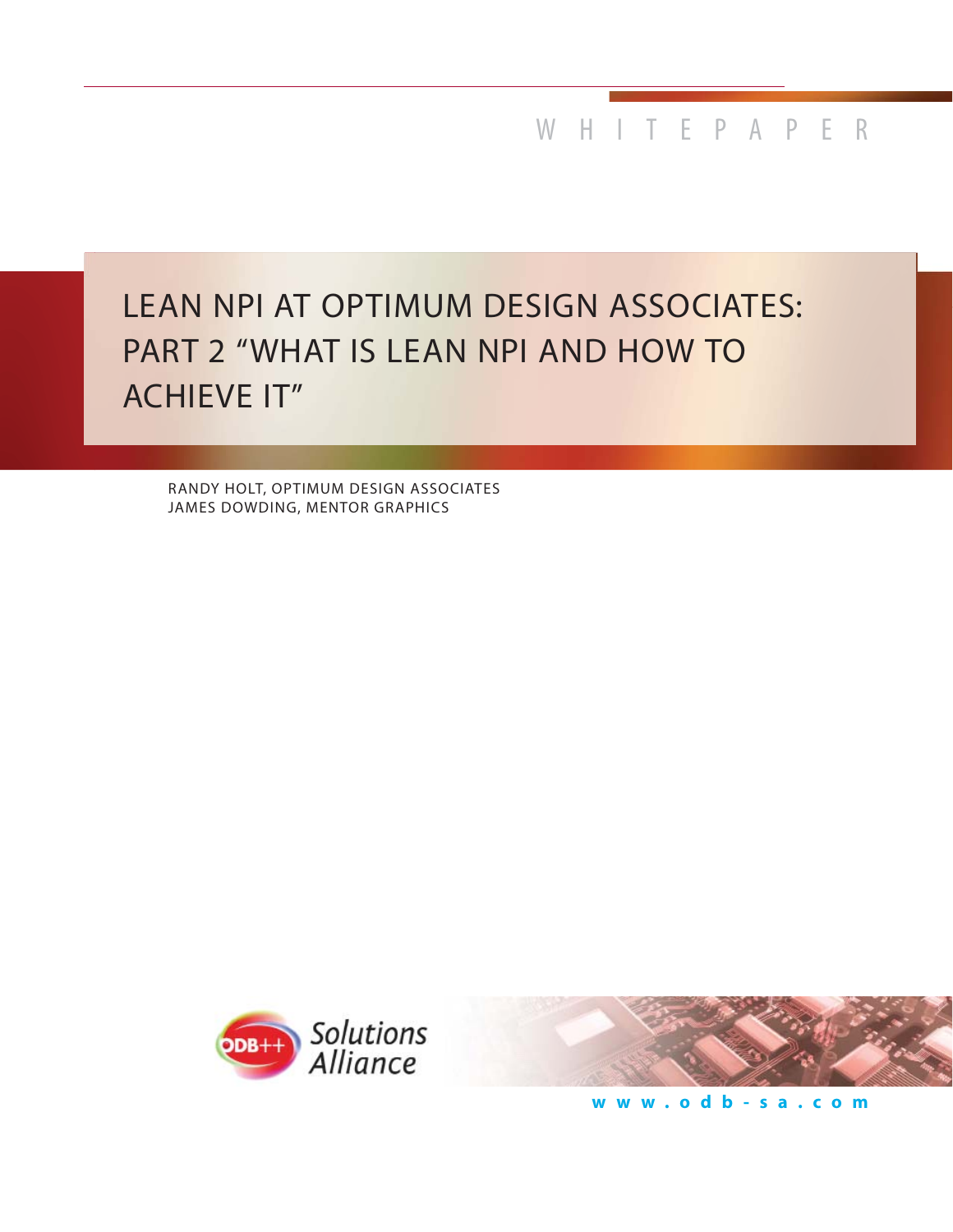

In the first part of this series, we looked at the business processes employed by Optimum Design Associates (Optimum), a PCB design and assembly service provider. Optimum's PCB design flow and the integration of Mentor Graphics PCB layout and Valor NPI tools were described.

Optimum has recognised the importance of embracing new process methodology and improvements to ensure their customers receive an unrivalled level of service. To this end, Optimum's vision is to adopt the "Lean New Product Introduction (NPI)" business process. The collaboration between Optimum and Mentor Graphics was forged to achieve the ideal combination of Mentor's software technologies and Optimum's business processes.

During this second article, Lean NPI will be defined, and Optimum's current business process will be analyzed. This will identify areas where enhancements can be made to align Optimum with the best practice Lean NPI model. In order to measure the success of the transition to Lean NPI, some performance metrics will be specified. These metrics will be referenced in future parts of the series to illustrate the results achieved by Optimum.

#### **BEST PRACTICE STANDARD NPI PROCESS MODEL**

The standard NPI process verifies that the PCB design output data is suitable for the production processes and constraints and, at the same time, provides a streamlined hand-off directly into manufacturing process preparation. Figure 1 shows the standard NPI process for PCB based products.



*Figure 1: Standard New Product Introduction process for PCB-based products.*

On completion of the PCB design, the manufacturing output is generated using an integrated data format such as ODB++. Additional intelligence and information is applied to the data to form the complete manufacturing-level product model, defining exactly what is to be fabricated and assembled with the minimum need for ancillary documentation such as drawings. Attributes are added to the data which enable a highlevel of DFM to be performed automatically and repeatedly. DFM analysis is executed and feedback is provided about the design so that any DFM related problems can be fixed at source. The next step in the process is to design the assembly panel according to the assembly manufacturer's line-specifications. The assembly panel design is then DFM verified for both fabrication and assembly. The

final manufacturing data can now be generated and handed-off to the fabricators and assemblers, so they can perform their manufacturing process preparation based on the same data.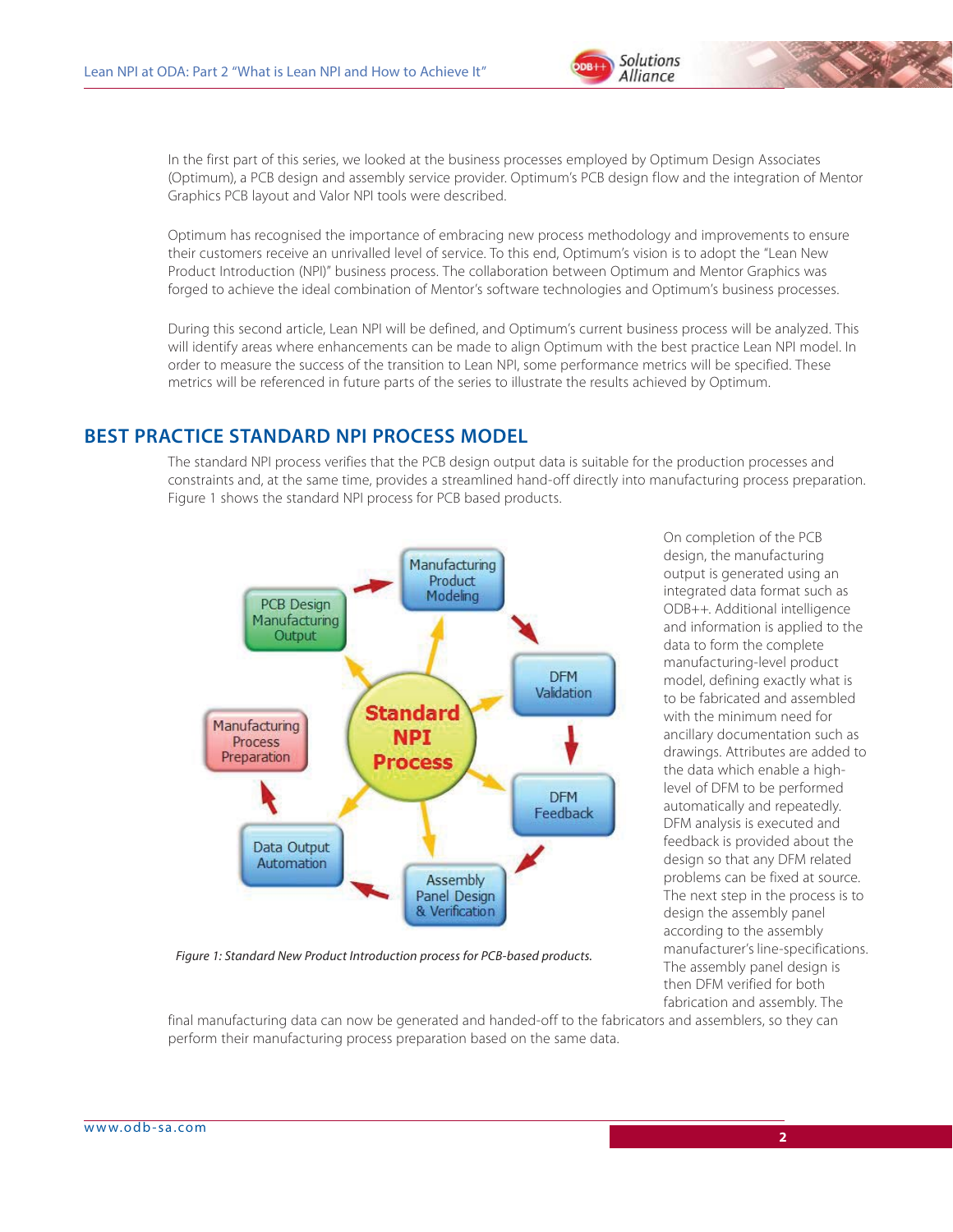

#### **WHAT IS LEAN NPI?**

There are various levels of DFM that can be executed during the NPI process. Figure 2 illustrates these levels.



is attempted and DFM problems discovered

**Level 1 DFM** 



DFM performed by the manufacturer using DFM software

## **Level 2 DFM**



DFM performed by the PCB design organization using DFM software and rules derived from the actual manufacturer's rules and process constraints

Level 0 DFM is performed on the factory floor where the product build is attempted and DFM problems are discovered. This method of DFM verification is very time-consuming and expensive with material wastage and production labour costs at a premium.

**Level 1 DFM** is performed by the manufacturer using software tools and is a reasonable method to ensure the design complies with manufacturing rules and process constraints. The downside to Level 1 DFM is that the PCB design organization is heavily reliant on complete and correct DFM feedback from the manufacturer. This feedback is used to make necessary design changes to correct DFM problems but may not include details about the design which could affect product yield or reliability.

**Level 2 DFM** is the ideal scenario, where DFM is executed during the design process using manufacturer derived rules and process constraints. Not only can critical DFM errors be addressed during design, but improvements can be made to increase product yield or reliability, before committing to expensive production runs.

The most efficient method of implementing DFM is to adopt concurrent DFM engineering. The PCB layout is designed in stages – placement, critical routing, final routing / planes. At each of these key milestone stages, DFM analysis is executed. It can be very difficult and time-consuming to correct DFM problems on completion of the layout. The "left-shift" of DFM analysis ensures that any DFM problems can be resolved at an early point in the design process. An example of concurrent DFM engineering is shown in Figure 3.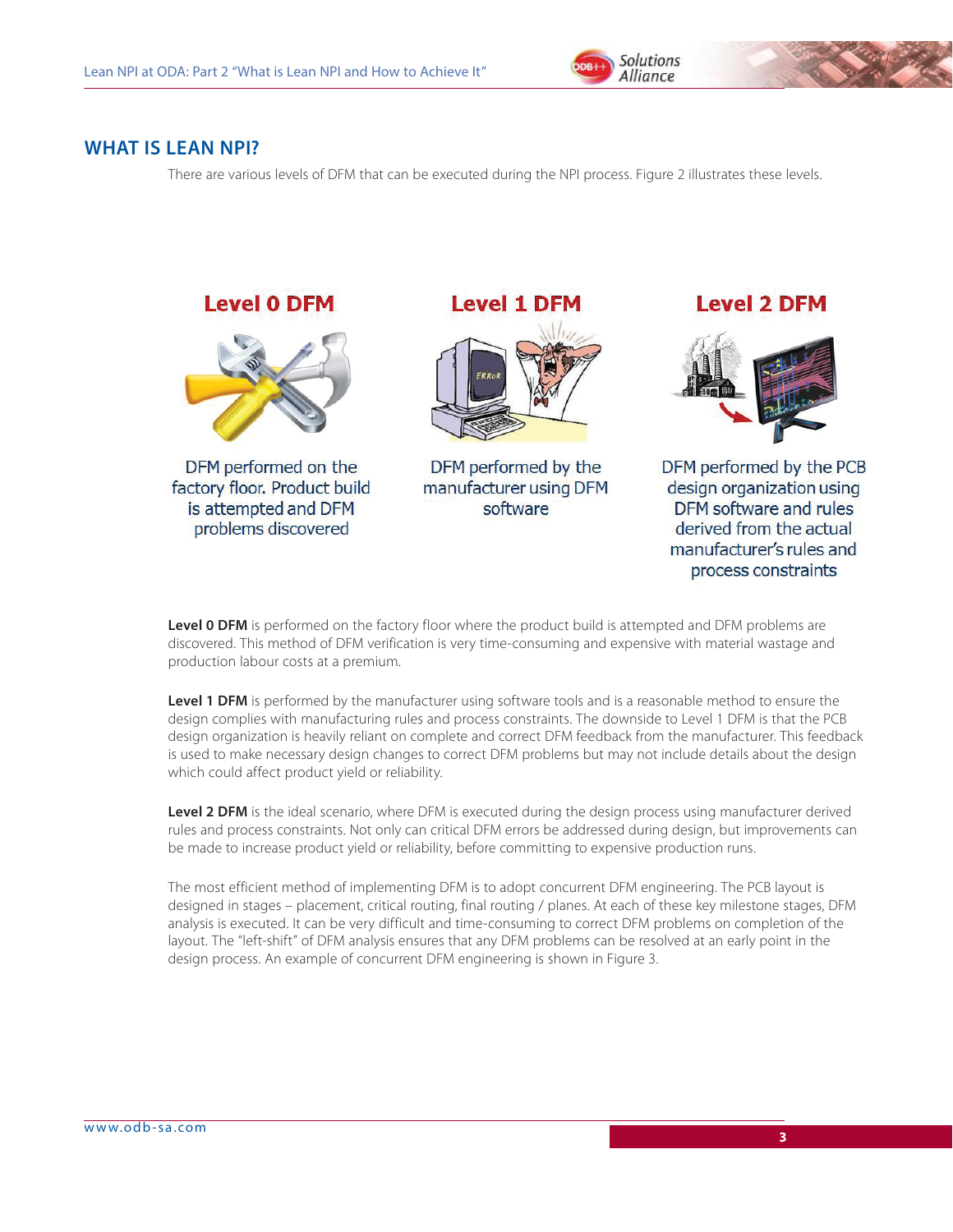



*Figure 3: Concurrent engineering process, effectively "left shifting" DFM into the very beginning of the PCB design task.*

Lean NPI is defined by three enhancement elements within the "Best Practice Standard NPI Process Model" seen earlier. Firstly, ODB++ data is used as the preferred format for manufacturing hand-off. Product model intelligence is contained within this ODB++ data, thus enabling high levels of automation with minimum keyboard entries. The second element is to execute concurrent DFM at key stages during PCB design development. The final element for Lean NPI is to execute DFM at Level 2. The Lean NPI definition is summarized in Figure 4.





## **BEST PRACTICE LEAN NPI PROCESS MODEL**

In order that Optimum succeeds in their goal of operating in Lean NPI mode, the "Best Practice Lean NPI Process Model" will be followed, as illustrated in Figure 5. All actions shown in green are performed using Mentor Graphics' Valor NPI and Valor Parts Library (VPL) technologies.

The PCB layout is designed in stages and concurrent Level 2 DFM analysis is executed. When the layout is complete and any DFM problems resolved, the assembly panel is designed and validated. Throughout the Lean NPI Process, ODB++ format data is used. The final ODB++ manufacturing output is generated using the standard Valor NPI Output Automation tool and released for manufacturing process preparation.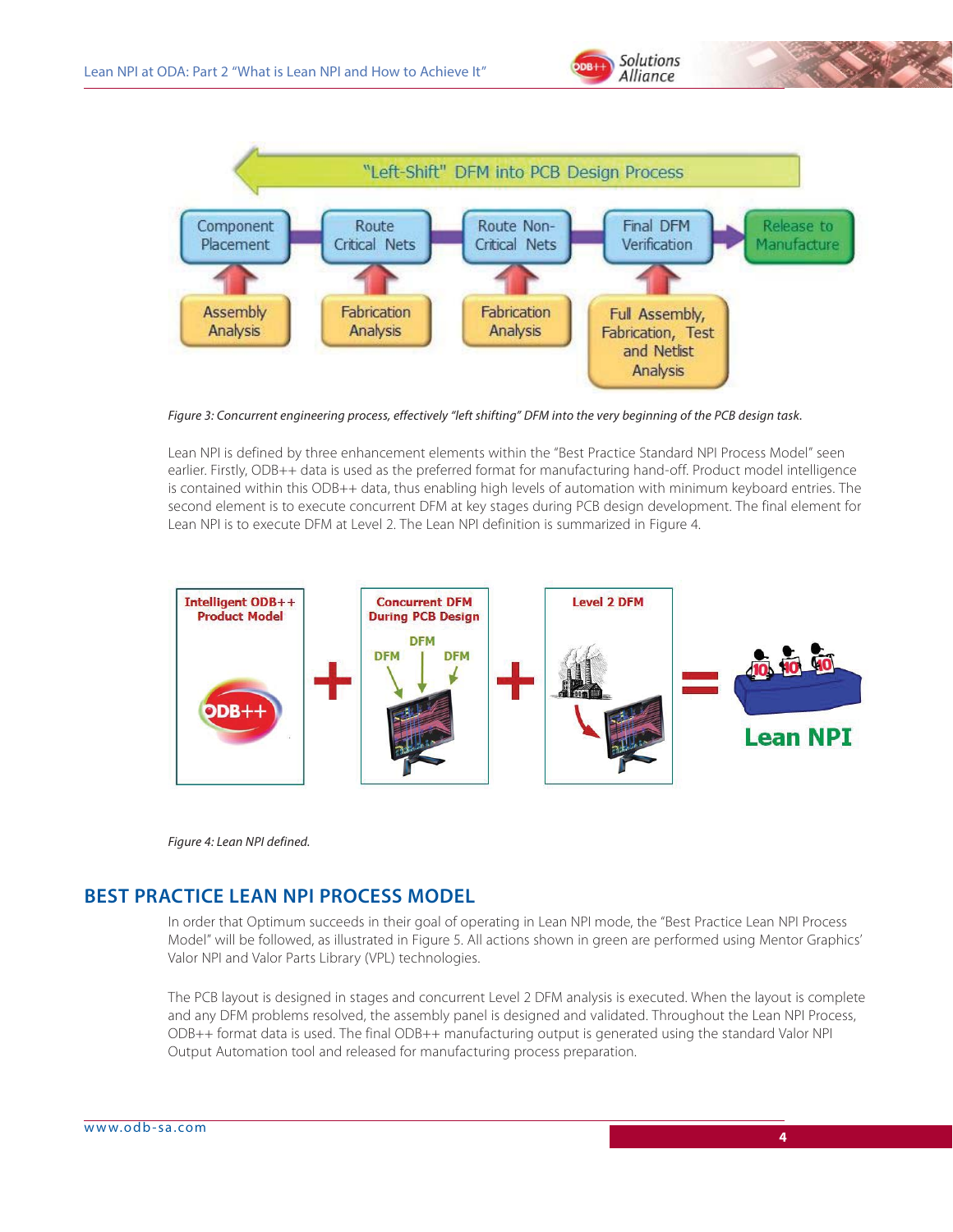

*Figure 5: Best Practice model for Lean NPI.*

#### MENTOR GRAPHICS TOOLS IN THE LEAN NPI PROCESS

As users of Mentor Graphics tools, Optimum is equipped with the complete toolkit required to successfully lay out and hand off PCB designs to manufacture, whilst following the Lean NPI process model.

Optimum uses Mentor Graphics' Expedition PCB and PADS layout tools with DFM performed using Valor NPI. The integration between Expedition PCB and Valor NPI is fully exercised to provide the feedback of DFM results. Bi-directional graphics cross-probing and the import of "DFM Hazards" are utilized to the full to efficiently correct DFM problems. Cross-probing from Valor NPI to PADS is also implemented to fix DFM problems.

For non-Mentor Graphics design flows, Optimum uses the Scorecard and Sharelist features in Valor NPI to deliver reporting functionality and provide the DFM feedback loop.

#### LEAN NPI PROCESS FLOW FOR OPTIMUM DESIGN ASSOCIATES

During the collaboration with Mentor Graphics, some areas of Optimum's business process have been identified where improvements can be made to achieve Lean NPI. During the first part of this series we looked at the existing design PCB Layout Process Flow followed by Optimum. By merging this with the Best Practice Lean NPI Process Model seen earlier, the resulting Lean NPI Process Flow for Optimum is shown in Figure 6. Although it may appear complex at first, many of the steps in the flow are automated using the functionality offered by Valor NPI.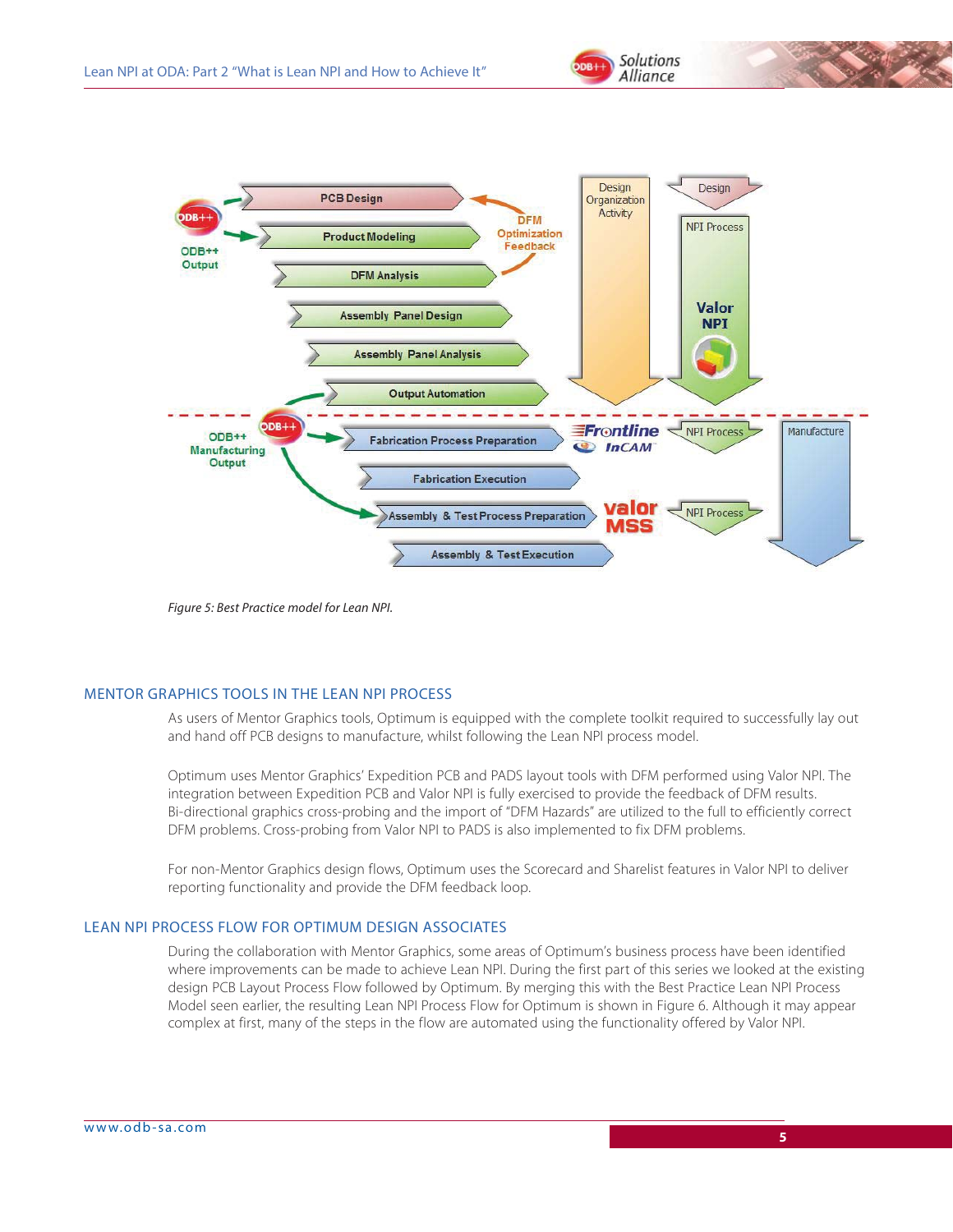





*Figure 6: Lean NPI Best Practice model adapted to fit Optimum Design Associates environment.*

At the beginning of the design, the BOM is validated using Valor NPI and VPL. This ensures all VPL packages are available. If new VPL packages are required, these can be generated while the component placement is performed. The completed placement is then subject to initial assembly analysis utilizing the VPL packages. If DFM problems exist, they can be fixed before continuing with any complex routing. Prior to each analysis stage, product modelling adds attributes to the ODB++ data which enables comprehensive DFM checks to be executed. Product modelling also adds intelligence and information to the ODB++ manufacturing data which defines exactly what is to be manufactured such as layer stackup, copper weights, solder mask color and component assembly instructions. This removes the need for many drawings and documents which are traditionally used to tell the manufacturer what to deliver. All product modelling activities are automated and repeatable.

Any critical routing can then be added to the design. On completion of the critical routing, an initial fabrication analysis is run. This highlights any DFM problems associated with the critical nets which need correcting before continuing with general routing. Clearly, critical routing does not want to be disturbed at a later stage due to DFM problems, as it may be very difficult to make changes whilst retaining the signal integrity.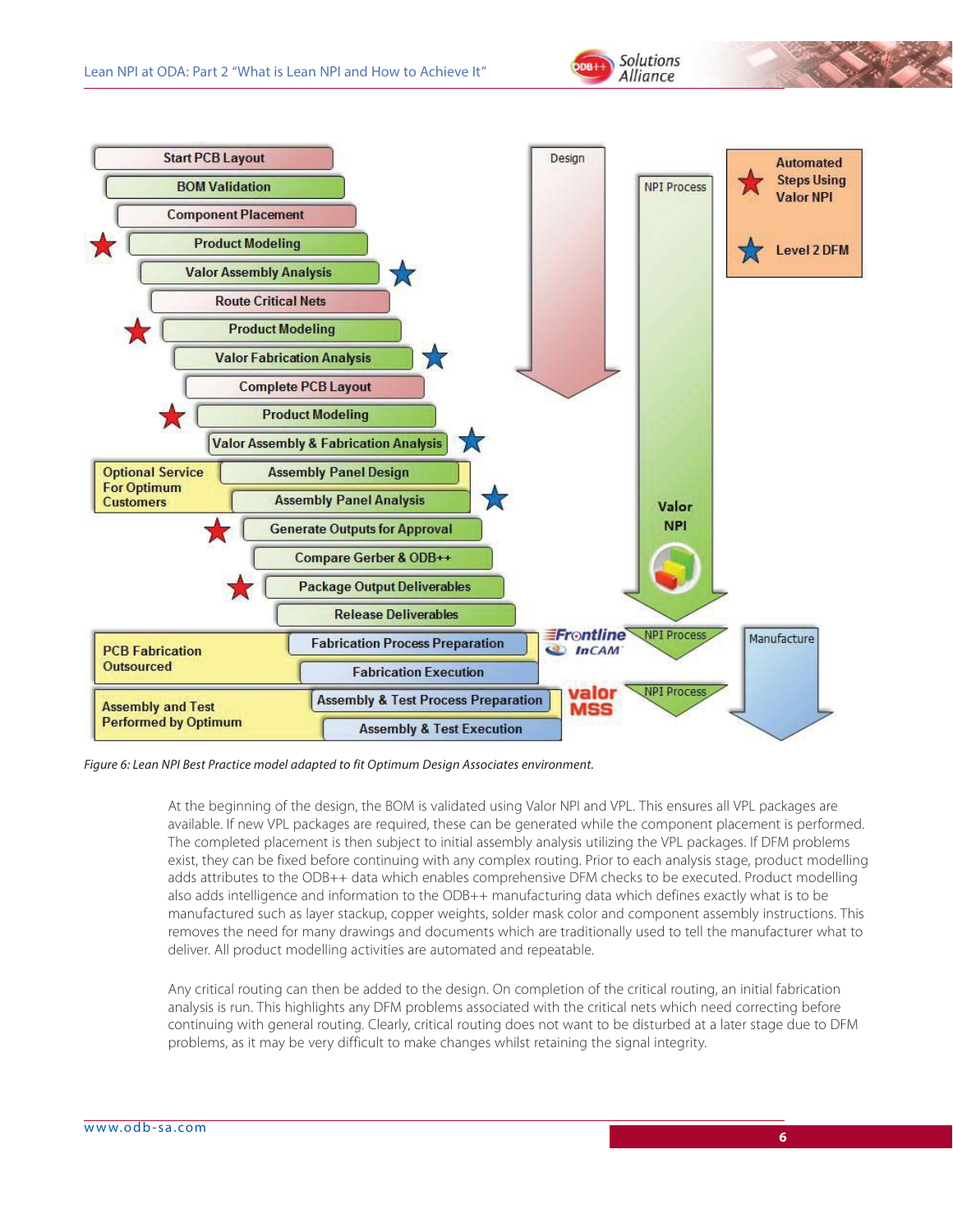

Next, the remainder of the routing, copper areas, power and ground planes and silkscreen legend (if applicable) can be completed. A final DFM analysis is run for fabrication, assembly and test which captures any DFM problems with the completed layout.



*Figure 7: In actual fabrication, the assembly panel is made four-to-a-set on the fabrication panel, which is then separated into individual boards.*

Once all DFM problems are investigated and corrected on the single PCB design, the assembly panel design and panel DFM analysis can be performed. This is an optional step offered by Optimum. Figure 7 illustrates the difference between the assembly panel and fabrication panel. The assembly panel is the fabricators deliverable and is used by the PCB assemblers. The assembly panel usually contains an array of single circuit boards. The fabrication panel contains an array of assembly panels and is only used to suit the fabrication processes and make best use of their raw materials.

The Valor NPI Output Automation tool is used to generate the necessary outputs for customer design approval. During the approval process, if the customer requires Gerber data as a deliverable, the Valor NPI Cam Compare tool is used to compare the Gerber output against the master ODB++ output to ensure that the Gerber data is graphically identical to the ODB++ data. Thus, the traditional Gerber data can still be used as a valid but less efficient alternative in manufacturing process preparation.

On receipt of customer design approval, the Output Automation tool is used again, this time to generate and package the final deliverable manufacturing data.

### **STEPS REMAINING FOR OPTIMUM TO ACHIEVE LEAN NPI**

During the study of Optimum's PCB Layout Process Flow, some areas were identified where changes could be made to fully implement the Best Practice Lean NPI Process Model described earlier. Making these changes would greatly enhance the already high level of service offered by Optimum. Key areas where Optimum's business process could be modified are as follows:

- 1. One element of the Lean NPI definition is the use of concurrent DFM engineering during the PCB design process. Optimum's PCB design and NPI process would be enhanced by adding a DFM analysis stage when the critical routing is complete. This would ensure no DFM problems exist with the critical nets. If DFM problems do exist, they can be easily corrected and the signal integrity retained. If DFM problems are discovered with the critical nets at a later stage it may be very difficult and time-consuming to fix the problems without disturbing other routing or even the component placement, whilst retaining the signal integrity.
- 2. The second recommendation would be to move the customer-approval stage to after the final fabrication and assembly DFM analysis step. This will ensure that the output data used for customer review and approval not only meets the electronic design specifications but is also fully manufacturing compliant. Otherwise, changes may need to be made during the final DFM validation stage which the customer may not be aware of. This change to the process flow will also enable the customer to check and approve the ODB++ manufacturing product model - exactly what is to be manufactured.